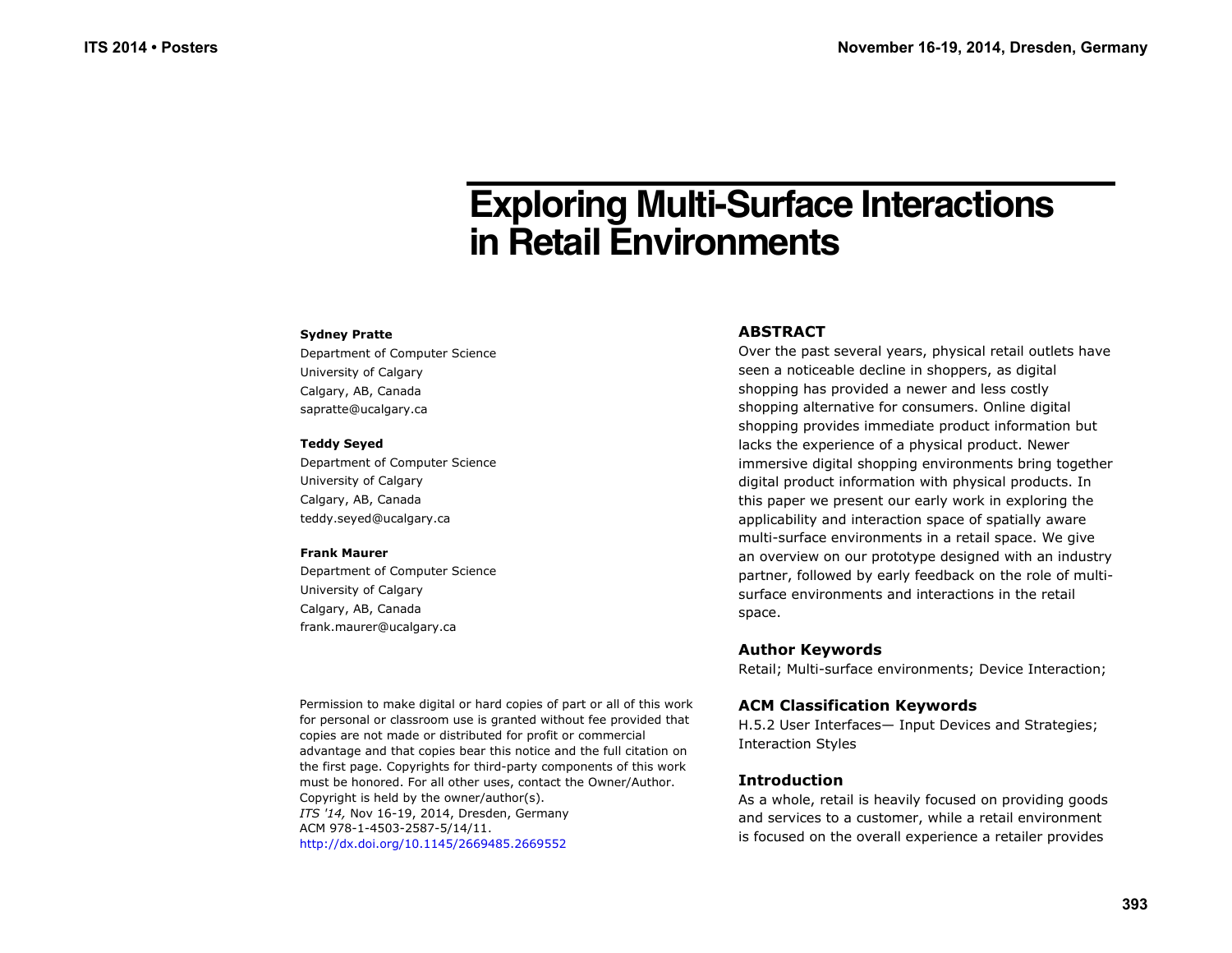to the customer during the process of purchasing goods and services. The retail environment is extremely competitive and has seen increasing competition in several markets, resulting in a large focus on customer experience and engagement instead of past approaches that were more product focused [11]. One approach in enhancing the retail environment is to provide interactive devices to aid customers and enhance their shopping experience, e.g. touch screen information kiosks.

Currently, the biggest threat to the retail environment is online shopping, where information is typically consolidated in a manner that allows consumers to make more informed decisions quickly. Despite the lack of a physical product in online shopping, online shopping is extremely popular and has resulted in retail stores facing "showrooming" challenges, where consumers merely physically browse products and make purchases online.

Research has been exploring interactive devices and technologies as solutions for minimizing "showrooming" [3] by enhancing the retail experience from a customer perspective,e.g. engaging customers with attractive content on displays, in addition to more competitive pricing. Two of the biggest identified technologies for minimizing "showrooming" are based on location and mobile payment [3]. Location is used to allow stores to push promotions to customers when they are near or at a store, while mobile payment allows for significantly less friction when purchasing a product. More recently, retailers have created highly specialized store locations to test new technologies [1]. One example of this type

of store is the digital 'lab' store concept launched by Sport  $Chek<sup>1</sup>$ .

Given that it is already common for customers to enter stores with interactive devices (e.g. phones and tablets), our goal was to utilize these devices to explore interactions in a spatially aware retail environment. We investigated the role of multi-surface environments in tasks that are common for a typical customer, e.g. browsing for product information, requesting product information, product purchasing. In this work, we present a yearlong collaboration with a retail design partner to explore a multi-surface prototype to create immersive retail environments.

## **Related Work**

With the surge in popularity of online shopping, retail stores are searching for new and innovative ways to increase the customer's in-store experiences. One approach to improving the retail shopping experience is to integrate physical products and digital environments. To accomplish this integration, various technologies have been introduced to designing retail environments.

An early approach to this problem was a prototype of an interactive system for a retail environment developed by Sukaviriya et al. [11]. The prototype used a steerable projector and user tracking to display product information and track customer interactions. They developed product directories (on a table surface and on a wall), interactive clothing shelves and a mixed media product table. Sukaviriya et al. focused their research on the interactions a user would have while

 $1$  http://www.theglobeandmail.com/technology/tech-news/sportchek-sprints-into-digital/article12098883/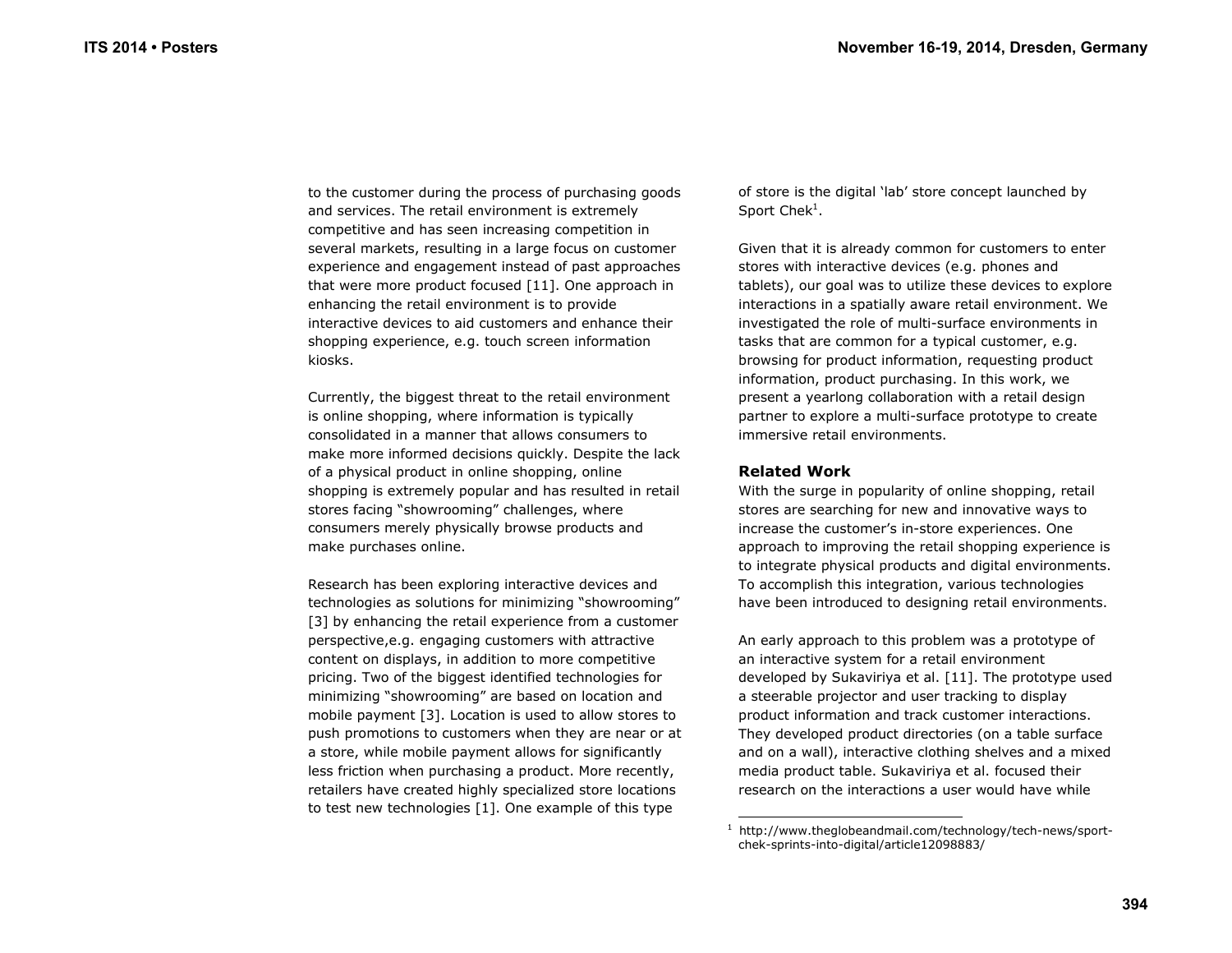moving around a retail space without relying on any other devices [11]. Meschtscherjakov et al. investigated the use of a dynamic map in a retail store [4]. The enhanced store map displayed metric information such as customer "hotspots" and sales ranks and it displayed customer information such as product location and promotions. They discovered that customers respond well to technologies that aid them in familiar tasks such as searching for a specific item and view promotions.

Researchers have also explored the use of mobile device applications with a relationship to a physical space. For example, Newcomb et al. created a mobile application to aid in grocery shopping [5]. They examined how location based information, such as alerts in a specific section, could increase sales. The majority of the research in the retail space, particularly with digital devices, has focused on improving the retail shopping experience by integrating digital information in the physical store, and less on digital devices interacting with each other. A user is interacting with one type of device at a time in much of the research literature presented earlier. Our approach is to bridge the gap between the technologies by introducing a spatially-aware multi-surface environment to the retail space.

Multi-surface Environments (MSE) allow information to be shared among various devices such as tabletops, wall displays, mobile phones and tablets. Spatially aware MSEs use knowledge about location and orientation of devices and people in the space to enhance interactivity. Research in MSEs has been applied and analyzed in different fields. A significant amount of research explores different interactions that can take place in a MSE [8][2][6]. A majority of the

research involves supporting collaborative workspaces. An early example is the i-LAND environment [10], which includes an interactive wall display and tabletop and specialized networked chairs. These components come together and allow users to share content across the different devices.

In prior research, we have applied MSEs to the oil and gas domain [9] and in emergency response [7]. The application of MSEs to these very different domains has shown value in multi-device collaboration and data sharing, both of which are very important in the design of our early prototype retail system. For the most part, however, MSEs have been explored in research environments and not in real-world settings.

## **Designing for the Retail Environment**

To explore the retail environment and build a multisurface environment, we collaborated with an industry design partner in the retail domain, The Brigade Creative Corp., located in Calgary, Canada. From our yearlong collaboration, we created a prototype multisurface solution for the retail environment, with the goal of allowing different retail stakeholders (e.g. customers and employees) to interact with information across multiple devices. The prototype was designed to be scalable and applied to many different retail environments, from smaller shops to larger chain stores. The prototype is intended to aid stakeholders in the traditional retail space and not replace all previous methods. For the design of this prototype, we used a local sports equipment retailer as the initial exploration case.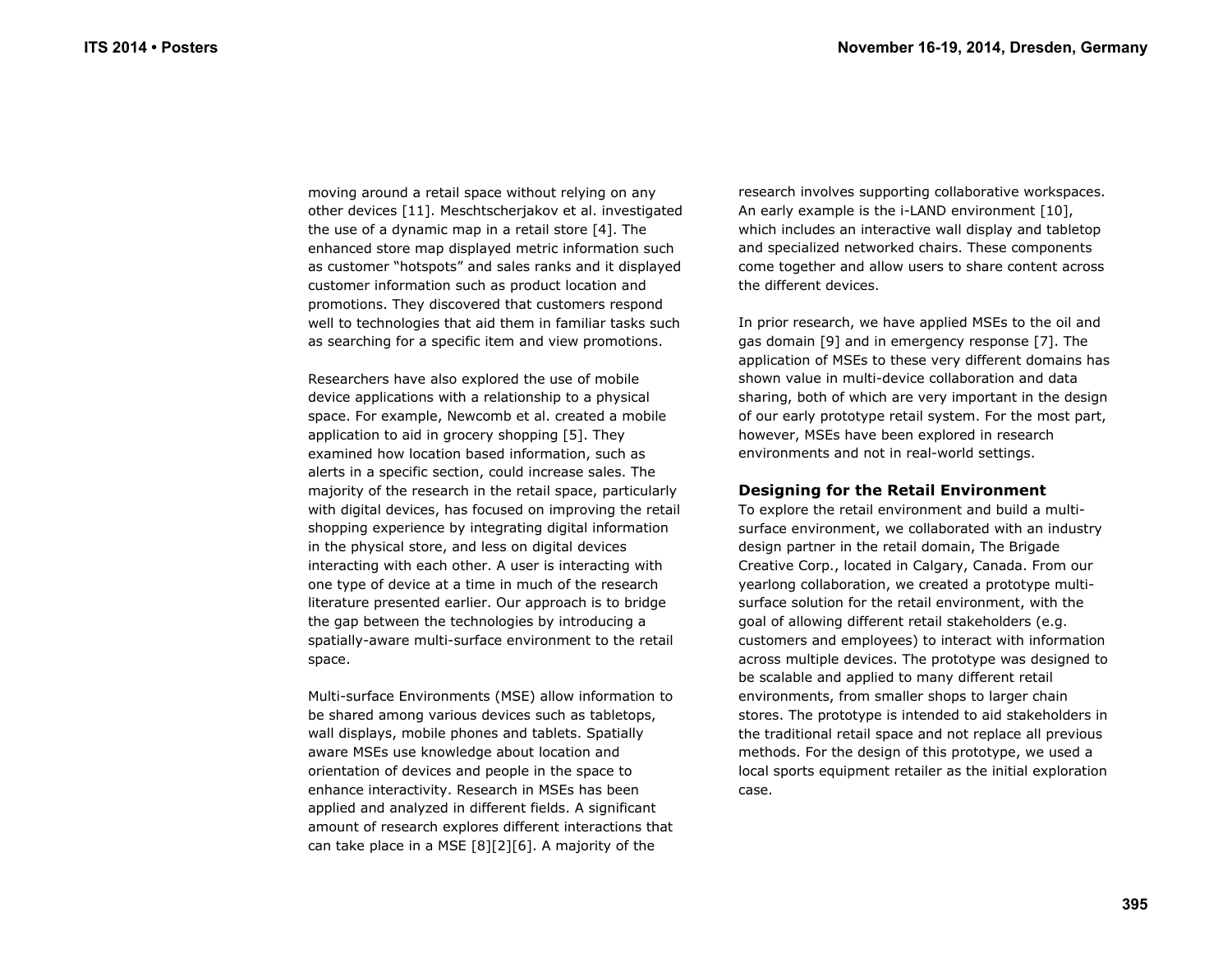

**Figure 1.** Personalized phone menu that appears when a smart phone device is placed on the tabletop.



**Figure 2.** A customer's smart phone receiving product location information.

## *A RETAIL DESIGN SCENARIO*

In order to illustrate how a retail environment could be supported by multi-surface environments in our prototype, we first describe the design and interaction scenario, as well as personas used with our industry partner (as shown in Figure 3).

#### STEP 1: A CUSTOMER ENTERS THE STORE

A customer enters the store with the intention of purchasing a ski boot. As they enter the store, their mobile phone (through a mobile application) notifies them of a type of boot that they might be interested in and directs them to a digital tabletop for more information.

#### STEP 2: A CUSTOMER USES A TABLETOP

The customer approaches the tabletop and places their mobile phone on the tabletop and personalized content appears on the tabletop. The customer then views product information, recommendations, ratings and store location, before eventually finding a pair of ski boots. The customer would like a video of the boot being used, and using the tabletop, a "flick" gesture is performed on the tabletop towards a large highresolution wall display, where the video of the boot, as well as other information will be displayed and interacted with.

STEP 3: INTERACTING WITH A WALL DISPLAY The customer can interact with a 3D image of the boot using gestures in front of the display. Sweeping either arm (left or right) to virtually rotate the boot provides a more complete aesthetic view digitally. The customer then selects the "find in store" option on the wall display by performing a closed fist gesture, causing a map to appear on their smart phone showing the store location of the boot.

#### STEP 4: MARKETING CONTENT

After locating the boot, the customer heads towards a checkout counter and passes by an advertising display showing new and promotional products. At the same time, a store employee is using a tablet to add a new ad to the displays carousel. The employee "flicks" an ad towards the adverting display, sending it to the display. The customer sees that the ad is a coupon for the ski boots and approaches the display in order to receive it. The customer performs a "flick down" gesture on their smart phone and the ad is now saved to their personal account for checkout.

#### *THE PROTOTYPE*

Based on the previously described scenario, we designed our prototype system with interactions from prior research into multi-surface interactions and gestures [8]. The system consists of several different components: (1) High-resolution wall displays which are used to visually compare products and to display new promotions, (2) A digital tabletop that allows users to search for specific information, (3) Personal devices



**Figure 3.** Overview of typical design scenario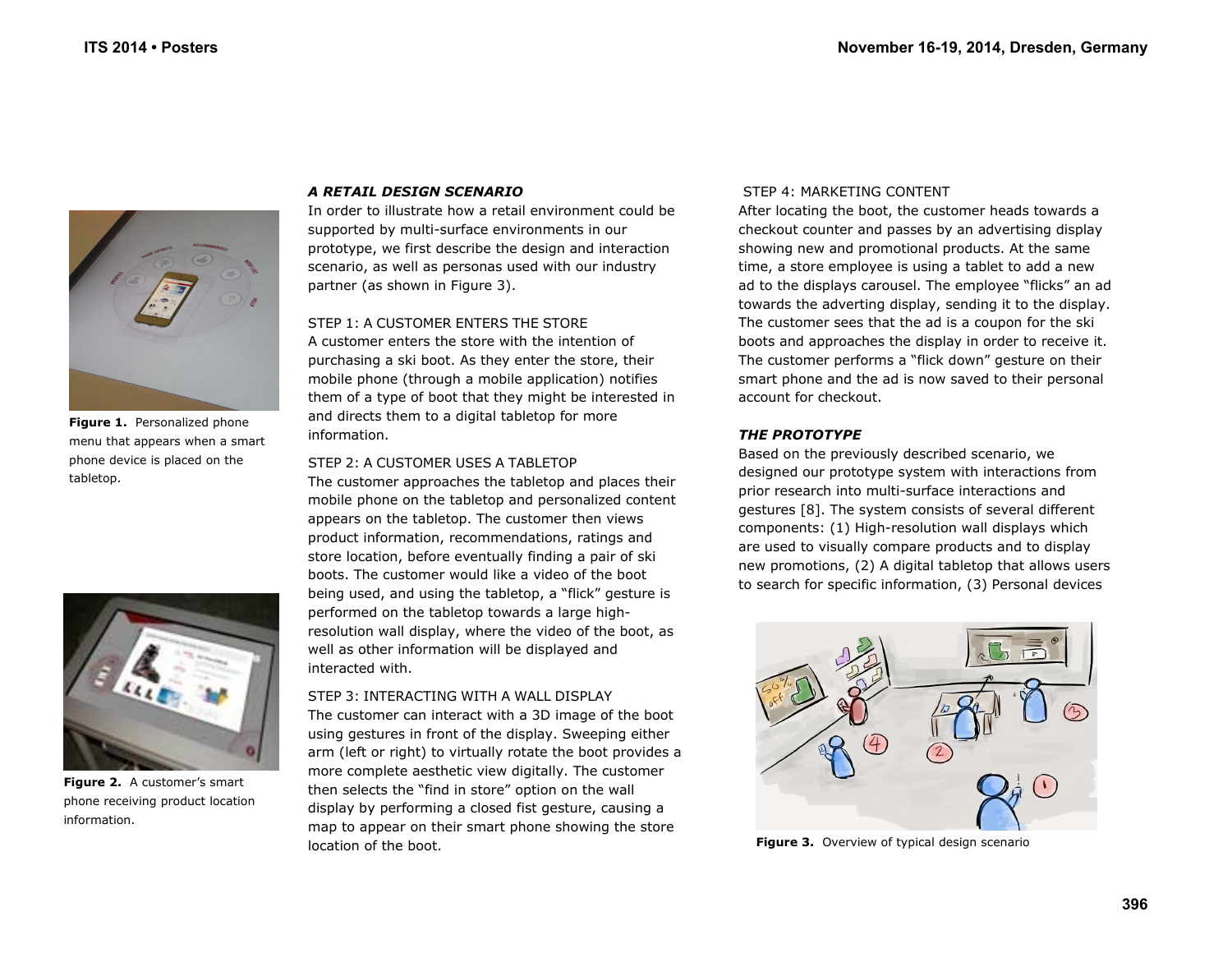

**Figure 4.** Interacting with a high-resolution display through gestures to find a product in a store.

such as smart phones and tablets that can interact with the environment. The devices and the environment were built using the MSE-API framework<sup>2</sup>.

As described in Step 2, at a digital tabletop, a customer can access product information from an interactive touch wheel menu. This menu contains information based on product categories and featured items. At the tabletop, a user can also access a menu with personal information from their smart phone devices when the phone is physically placed on the tabletop (Figure 1). Additional information also can be sent to a customer's smart phone from the tabletop, for example, a map of the store with a products location (Figure 2). The map is sent to the phone either through the interface or by performing a closed fist gesture in front of the wall display. Through the interface and a "flick towards" gesture, the tabletop also sends product information to the wall display, providing a larger view and interaction space. Once the product information is on the wall

display, users can see a 360-degree view of a 3D image of the product by rotating the image with either arm (Figure 4).

For employees of the store in this environment, they are able to manipulate different advertising and promotional materials on the different displays by "flicking" towards (to add material) or away from a display (to remove material). Later, a customer can then save displayed material by performing a downward "flick" on their mobile device, as described in the earlier design scenario.

# **Initial Feedback from Industry Partner**

For the duration of the design and implementation process of the prototype, we received continual feedback and valuable domain information and insight from our industry partner. This continual feedback helped us create this initial work that will serve as a discussion point for further deployment. Below, we briefly summarize early feedback from initial interviews received through our industry partner.

## INITIAL IMPRESSIONS

When presented with the final prototype for this stage, our industry partner highlighted the result has increased "*the possibilities in the retail space",* noting that the potential impact on the shopping experience may be greater than initially believed. Feedback from retailers thus far has also mirrored this*.* We have also observed through feedback, that providing such an environment can also create smarter environments with additional work, such as applying analytics on the location of users in the environment, as well as the type of content they frequently consume with interactions. Overall, we see this as initial evidence that

<sup>&</sup>lt;sup>2</sup> MSE-API - https://github.com/ase-lab/MSEAPI-CS